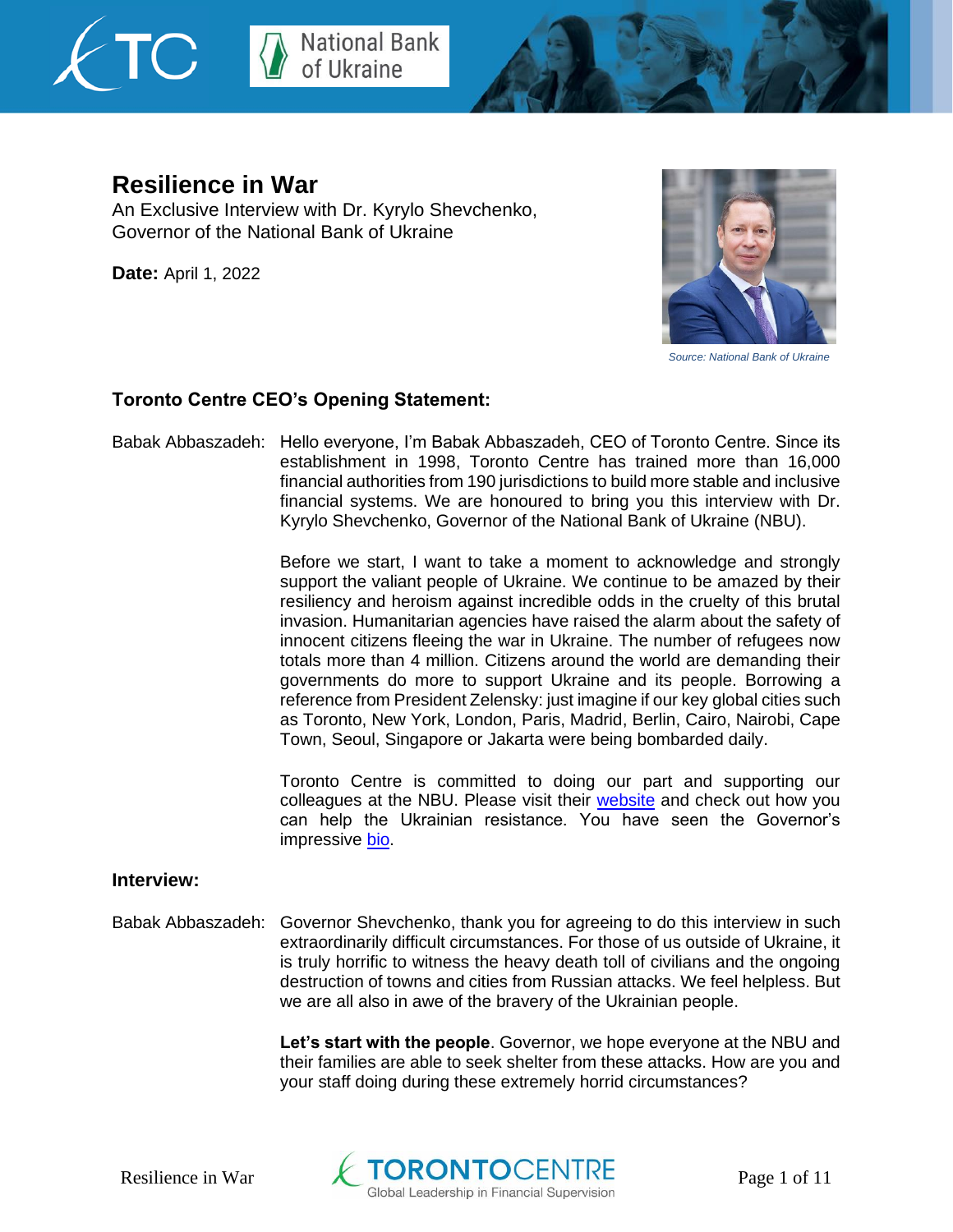



- Kyrylo Shevchenko: Things that are happening in Ukraine because of Russia's attack are indeed shocking. But we are strong and united. We protect our independence and have global support. I am sure that we will win! The NBU ensures its uninterrupted operation. We keep up the financial defense of the country.
- Babak Abbaszadeh: As the leader of your institution, Governor, what is the source of your courage, and how do you boost your team's morale in such grim circumstances?
- Kyrylo Shevchenko: We work to protect the independence of our country. It is more than just motivation.

Our team is working in many cities of Ukraine. Some of them are working while staying for safety reasons in bomb shelters, basements and corridors of their houses. Other colleagues had to leave their homes, and it is a difficult decision to make. We keep doing what it takes to ensure uninterrupted operation of financial system, to isolate aggressor in financial sector and to support our economy. This is what drives us and makes us keep going.

One of the sources of inspiration for me is our banking system that is operating successfully under extremely difficult circumstances and has a lot of stamina, as all the Ukrainians. Even in the regions that are currently in the epicenter of the enemy's attacks, bank employees ensure operation of the bank branches. All of them are heroes. It means that we do not have moral right to stop or do less when our heroic defenders in the army and territorial defense forces are giving their all to protect us. As of now, 70 of our colleagues are serving the Armed Forces of Ukraine (including the territorial defense forces). More of NBU employees are being drafted every day. They are our defenders, and we support them. I am very proud of each of them. I call for all the readers to support Ukraine. You can do it through the special accounts opened by the NBU to support the Armed Forces of [Ukraine](https://bank.gov.ua/ua/about/support-the-armed-forces) and [for humanitarian aid.](https://bank.gov.ua/ua/about/humanitarian-aid-to-ukraine)

- Babak Abbaszadeh: **Let's turn to operational resilience.** Are all NBU staff still operating in Ukraine, and how have they adapted their work in these conditions (for example, your BCPs, etc.)?
- Kyrylo Shevchenko: NBU's team has been working 24/7, sometimes out of bomb shelters during air raids. We cannot disclose any details as to how our operation is organized now and where our employees are located, because it may endanger them or make them a target of more attacks.

It is very important that the financial sector keeps operating: banks make payments possible, hryvnia cash is available and overall we have been able to maintain financial stability. Yes, we had to pay a price by imposing some restrictions, but I believe that we have managed to strike a balance between a stabilizing effect of restrictions and banking system being able to perform its functions.

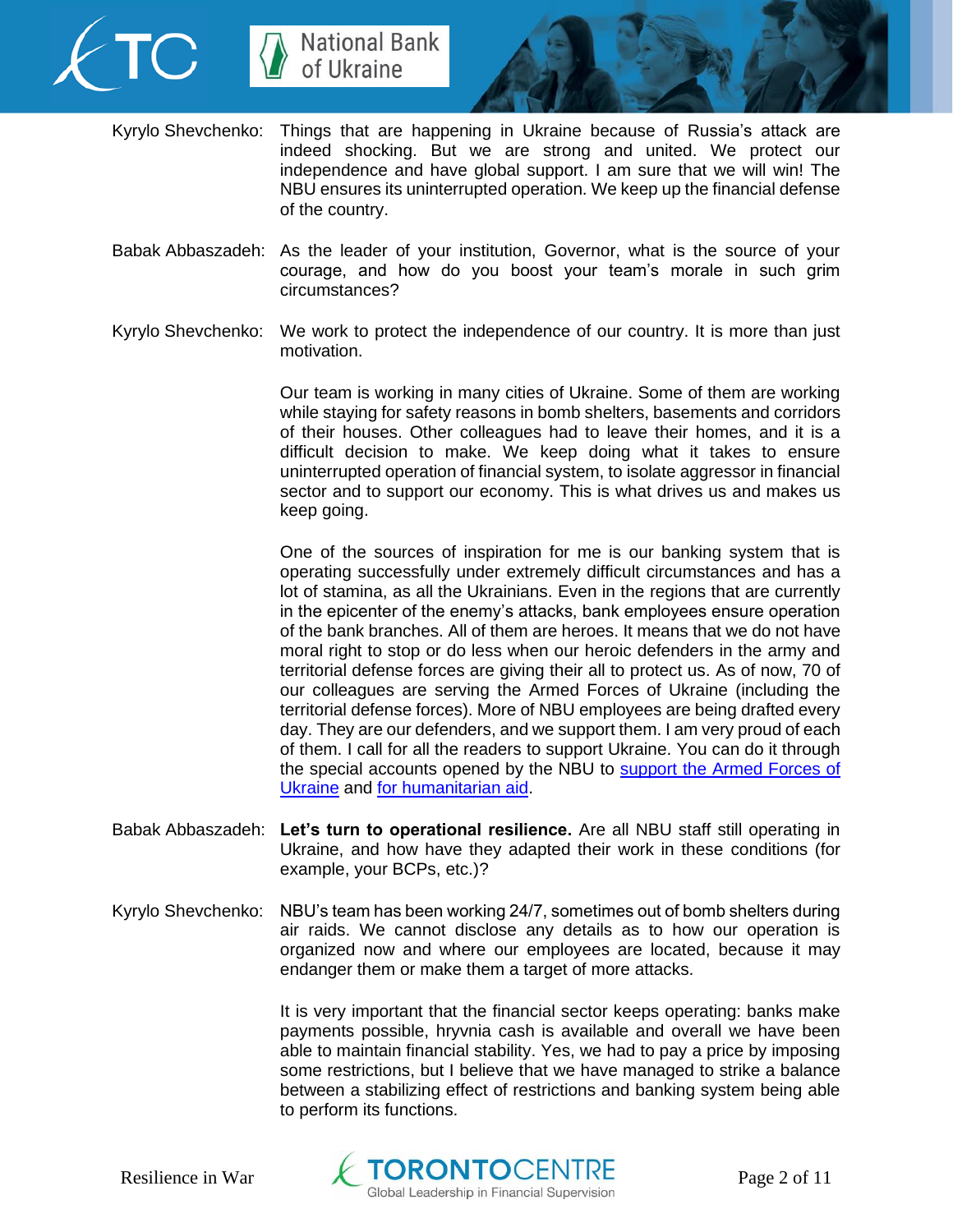



After surviving the shock of the first days of the war, the economy began to adapt to wartime conditions. In the face of enemy our country became united. It is evidenced by the actions of Ukrainian businesses, as now not only state-owned but also private companies are working for the public good not aiming to maximize their profits. Businesses are paying taxes and providing humanitarian aid to people.

- Babak Abbaszadeh: We understand that Ukraine's infrastructure and systems have been exposed to cyber-attacks. As the central bank, how are you managing this risk?
- Kyrylo Shevchenko: It is true that even before the Russia's full-fledged military invasion of Ukraine has started the websites of public authorities and banks were under cyberattack. The enemy is also actively using disinformation in the attempt to spur panic among people.

We also know that our citizens receive fraudulent emails that contain some unidentified attachments. Some people receive through their messenger apps texts that contain disinformation or are infected with viruses. The enemy forces are trying to gain access to the electronic devices of Ukrainians for data collection purposes.

Together with the respective Ukrainian ministries we keep reminding our citizens about the cyber hygien rules, ask them not to open suspicious letters and messages, and disprove fake information.

- Babak Abbaszadeh: **Now let's turn to financial stability, crisis preparedness and management in a time of war.** Central bankers and supervisors have a lot of experience dealing with financial crises, and even the pandemic. But war is an entirely different beast. Did any of your prior crisis training help you better manage the impact of the war on the Central Bank?
- Kyrylo Shevchenko: Yes. We have considerable experience of operating under administrative restrictions. We also had in place a contingency plan for military aggression scenario. It allowed us to introduce promptly administrative restrictions and I want to stress that these restrictions are not overly tight but at the same time they help us to ensure resilience of the financial system.

The safety buffer accumulated due to the well-balanced economic policy that we led before the invasion also was an important prerequisite for successful financial defense. It included: First of all, reduction of budget deficit and debt burden. Second, keeping inflation expectations under control. Third, significant international reserves (exceeding 90% of the IMF Composite Reserve Adequacy Metric at the beginning of 2022) and absence of any considerable macroeconomic imbalances.

Taking into account these changes that our country implemented years before the invasion and substantial international support, I am sure that we will stay strong and prevail.

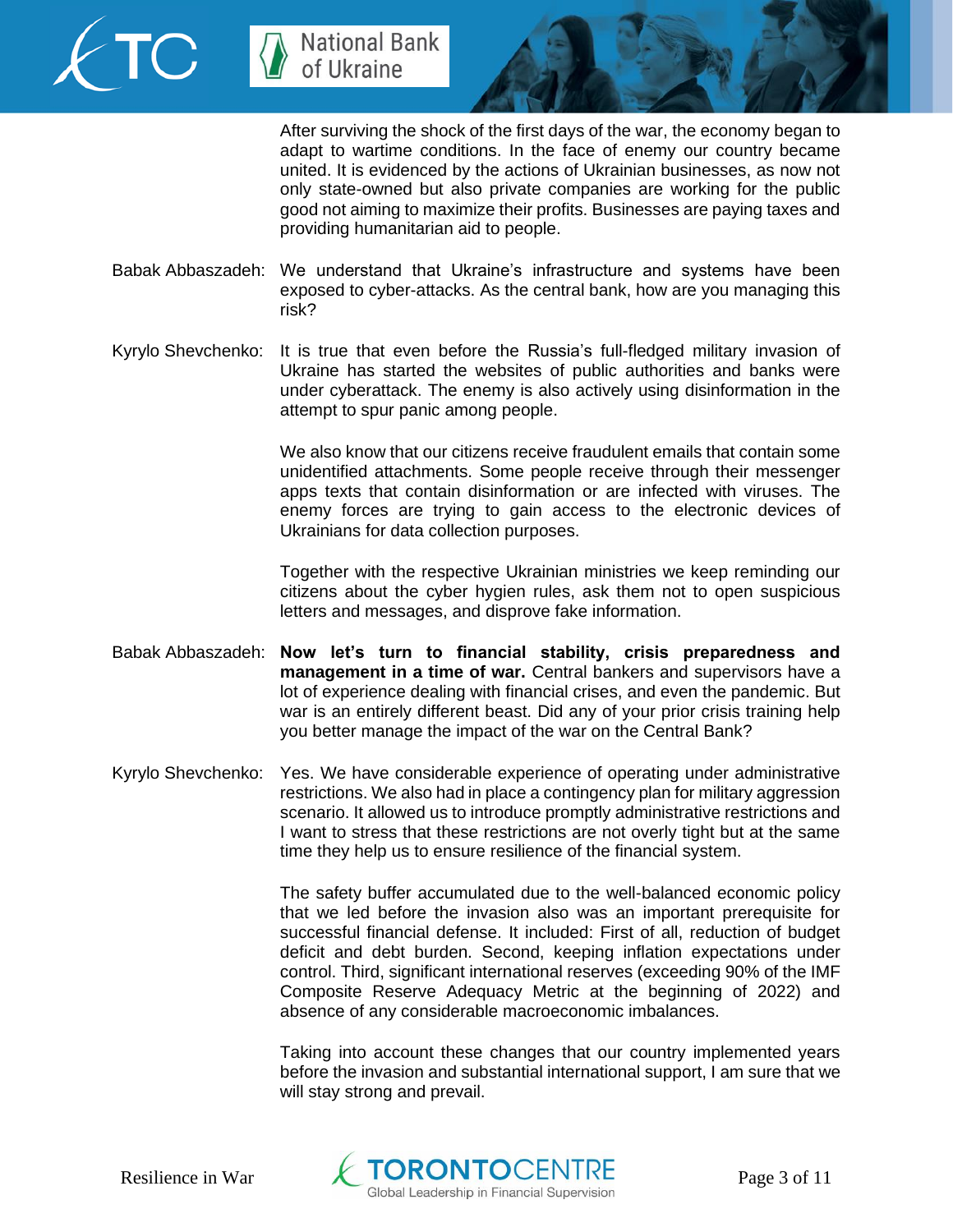



- Babak Abbaszadeh: Governor, we want to better understand your unique wartime circumstance. In times of crisis, apart from financial resources to fund the defence of your country, what is the highest priority in terms of safeguarding the financial security of Ukraine?
- Kyrylo Shevchenko: The number one priority for us, since the war broke out, has been to maintain the smooth and reliable operation of Ukraine's financial system, the stable functioning of critical infrastructure, and the maximum support for the Armed Forces of Ukraine. And I can assure you that we are succeeding. We also currently prioritize working with international financial institutions, central banks of other countries, and payment systems to ensure that they exit the Russian market and suspend all transactions with Russian-based banks or authorities. This is necessary in order to block Russia's capability to finance its aggression against our country.

Overall, we're doing our best to ensure that the Ukrainian civilians, soldiers, businesses, and the state feel confident about their finances and have timely access to funds, financial instruments, and assistance.

Ever since Russia launched the war, the NBU has been setting up conditions for the proper operation of banks in times of severe hardship. In so doing, the central bank has been guided by three key principles:

- protection of the interests of bank customers, especially those of depositors, so that they can retain access to their own and borrowed funds, as well as payments and transfers.
- maintaining the operation and liquidity of banks. The war's temporary adverse impact on bank performance must not result in the most badly affected banks going insolvent. Such financial institutions will have time to restore their financial stability after martial law ends.
- presenting the real financial condition of banks, without bias. Whatever the fallout from the war, losses must not be concealed by "cooking the books." It is vital that everyone sees the real picture. Without grasping the full scale of the damage, we will not be able to implement an effective rehabilitation of the banking system, post-war.
- Babak Abbaszadeh: How are you keeping Ukraine's financial system up and running against all odds? For example, are you able to ensure the continuity of payments and the functioning of the banking system? If so, how?
- Kyrylo Shevchenko: The NBU and the banking system continue to work in unison, defending the Ukrainian financial system under extremely tough conditions.

Banks are ensuring the uninterrupted operation of their branches unless doing so puts at risk the lives and health of the public. Banks replenish ATMs whenever they can. The NBU, in its turn, is supplying banks with cash and liquidity. Any temporary problems with ATM replenishment or POS terminals are being resolved. We're staying in touch with the banks,

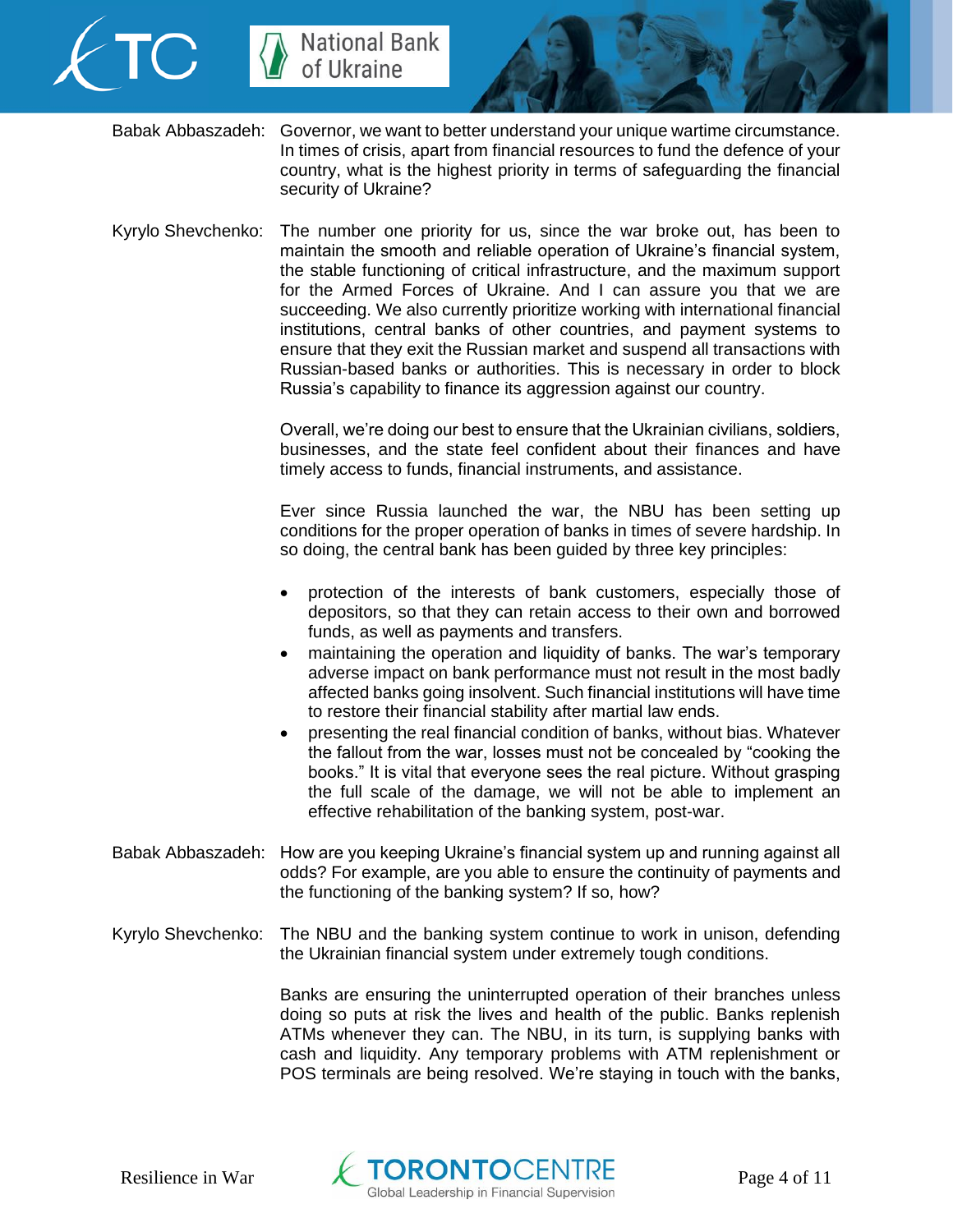



making sure they take every measure necessary to operate in businessas-usual mode.

The NBU's System of Electronic Payments is functioning as smoothly as it did before the war. Ukrainian banks remain connected to the SEP and are processing customer payments.

We have ensured that all cashless payments go through without limitation. The NBU has not put any restrictions on cashless payments. That includes retail settlements made through POS terminals.

We're trying as best we can to see to it that the banking system stays operational, regardless of our location. In the areas of Ukraine that are not under active combat, almost all bank branches are open. Some branches are serving customers even in war zones. Cashless payments are going through unrestricted.

Banks have retained their liquidity, profitability, and capital. They have a sufficient stock of assets to meet their commitments to customers, in particular as regards the LCR level, which has as of 1 March significantly exceeded the NBU's required minimum. This is a solid margin of safety.

As of 31 March, we've seen the equivalent of UAH 28 billion in retail and corporate deposit inflows (in all currencies, the exchange rate having been fixed), up from the level of deposits seen on 24 February, when the war started.

If necessary, banks have access to the NBU's numerous liquidity-boosting tools, such as the blank refinancing loans we launched on 24 February. At the same time, the demand for such refinancing is currently low-key. This comes as a sign that banks are not hard-pressed to acquire liquid assets even as a full-scale war effort rages on.

To support banks, we have also simplified the requirements for their current operation by allowing them to pursue loan repayment holiday policies that best suit them, and we're not applying corrective actions to banks that breach the required ratios. After Ukraine is liberated from Russian invaders, banks will be given sufficient time to bring their activities in line with regulatory requirements.

Will continue to respond promptly as the banking sector situation unfolds and apply all available mechanisms to ensure the continuity and sustainability of banks.

Babak Abbaszadeh: Since the start of the war, have you taken any extraordinary measures using emergency powers vested in the NBU to continue to meet your supervisory objectives? What other measures are you considering?

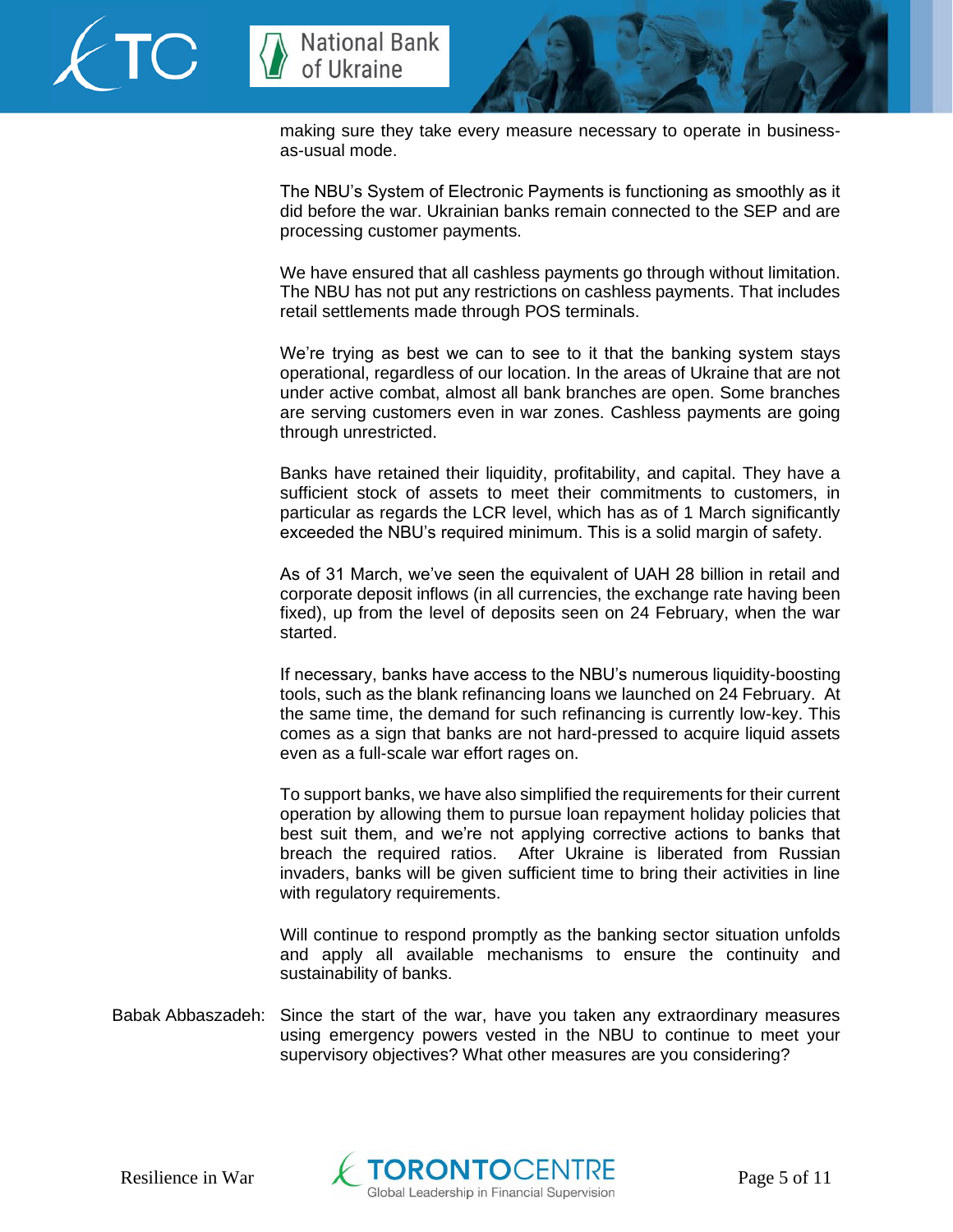



Kyrylo Shevchenko: As I said, we had a plan for the smooth operation of the financial system, and now we're implementing it. I can't tell you more so as not to harm its implementation. All I can say is that it is vital that we continue to make it easier for the Ukrainian people to use their savings to sustain themselves. At the same time, we must lay the groundwork for economic recovery in post-war years, including by making it harder for capital to leave our country.

> After Ukraine has been freed from the grip of the Russian murderers, we will abandon all nonmarket instruments, lift restrictions, and return to our traditional inflation-targeting regime with floating exchange rates. This process may come in stages, but these are the goals we've declared, and we have no intention of deviating from them.

- Babak Abbaszadeh: What are some communication strategies you adopted that have helped maintain customer/stakeholder trust and confidence in the Ukrainian banking system?
- Kyrylo Shevchenko: First and foremost, we're keeping our communications transparent. Transparency is more important than ever. By explaining the motivation behind our actions and their viability and impact on the economy and the financial sector, we can minimize the decline in public confidence in our monetary policy, shore up public trust in the banking system, and ease other negative consequences.

Second, we're trying to get our messages across as clearly as possible. We hold public awareness campaigns about transactions that are currently available or unavailable to the people of Ukraine. A special focus is being placed on combatting fraud. Actually, it's been awhile since we started to fight scammers in this way, meaning that our audience isn't completely clueless.

Third, we've been identifying and busting fakes and myths on a regular basis.

- Babak Abbaszadeh: We've heard that the high rate of digital IDs for Ukrainians has helped Ukrainian refugees abroad gain access to their savings accounts – is that still the case? How will the NBU ensure refugees can access their accounts and not be subjected to prohibitive charges on cross-border transactions?
- Kyrylo Shevchenko: We currently recommend that Ukrainians who are about to leave Ukraine deposit all of their cash hryvnias into their bank accounts in Ukraine and safely use their payment cards while abroad, both for cashless transactions and for cash withdrawals at ATMs in their host countries. Card withdrawals outside Ukraine are available, but customers can't go over the limit. The limit for withdrawals from an FX-denominated account stands at the equivalent of UAH 100,000 (roughly USD 3,400) per person per day. Withdrawals from hryvnia accounts cannot exceed UAH 100,000 per month. Ukrainian cardholders can withdraw cash from Euronet network

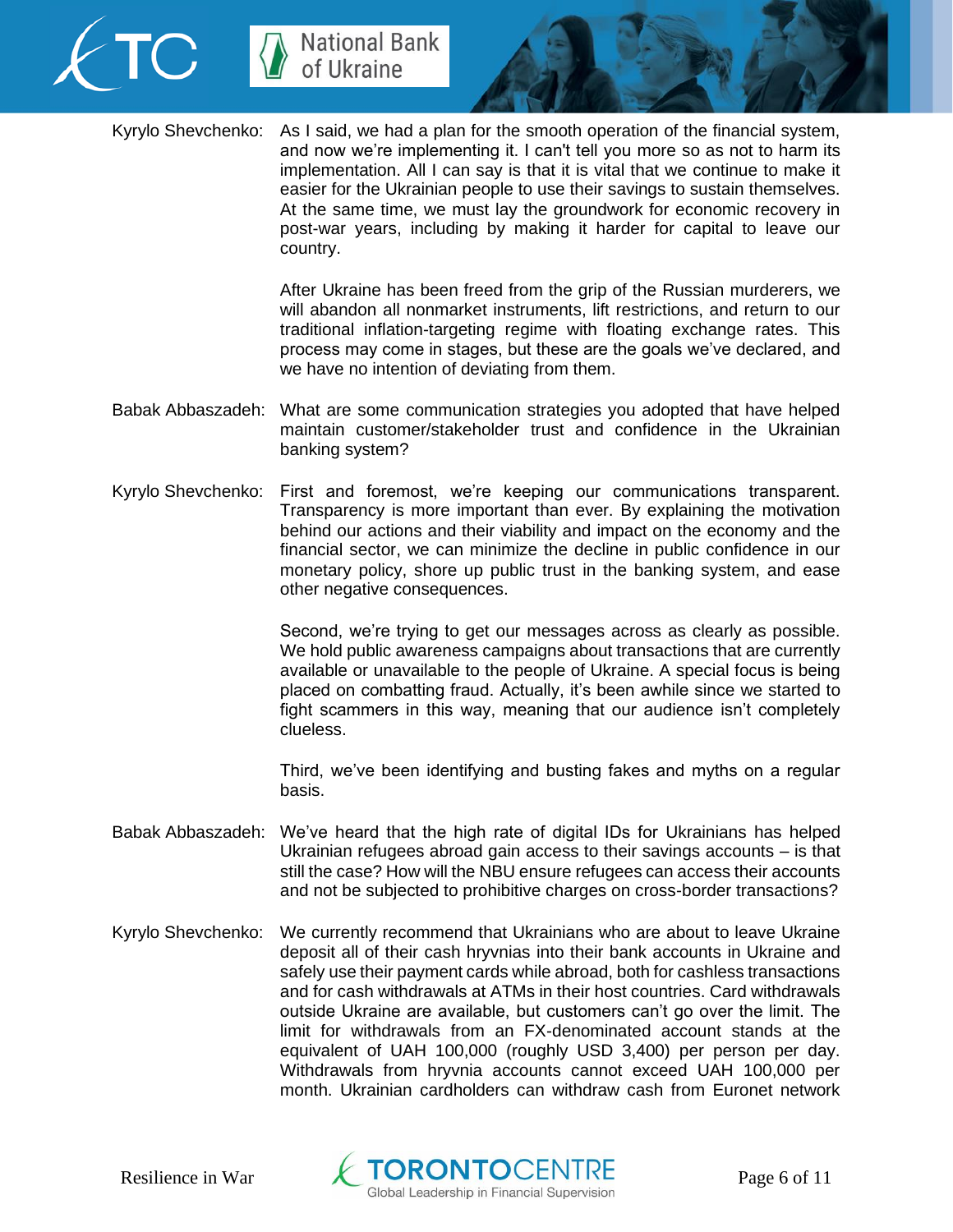



ATMs in Ukraine, Poland, Hungary, Slovakia, and Romania, without fees. We thank our colleagues for supporting our citizens.

As cashless payments can be made without restrictions, the cash withdrawal limits are sufficient to meet the people's needs. Ukraine has a well-developed digital banking system. As of the beginning of 2022, 90.1% of card-based transactions did not involve cash, meaning that the public should have no problems making such transactions.

Meanwhile, the Ukrainians who ended up abroad with cash hryvnias found themselves unable to exchange them for local currency at a fair rate. This has been a problem for us as central bankers. We're working hard to resolve it and have already achieved some success in this regard.

Specifically, the NBU and Narodowy Bank Polski on 18 March 2022 signed an agreement allowing Ukrainians staying in Poland to exchange Ukrainian hryvnias for Polish zlotys. This deal took effect on 25 March. Such exchange transactions can be made at PKO Bank Polski. The exchange rate is as close as possible to the NBU's official rate. We're grateful to our Polish partners for their help and solidarity.

In addition, the NBU in early March allowed Ukrainian banks to buy cash hryvnias from foreign financial institutions for cashless foreign currency. However, banks may not spend more than the equivalent of EUR 1 million per day in such transactions. For example, commercial banks such as OTP Bank, Raiffeisen Bank, Banca Comercială Română, and Erste Bank Oesterreich have already started exchanging cash hryvnias for other currencies using this mechanism.

I also wish to thank the global money transfer systems Western Union, MoneyGram, Ria Money Transfer, INTELEXPRESS, and TransferGo for having introduced free services and fee waivers for Ukrainians making remittances to Ukraine.

- Babak Abbaszadeh: **Let's wrap up our interview with the global community's role in helping Ukraine.** Are the financial sanctions imposed on Russia having the desired effect? Are there any other financial sanctions that Western nations should consider?
- Kyrylo Shevchenko: Allow me first of all to thank all the organizations and institutions that have already left the Russian market or imposed sanctions against it. Without a doubt, these sanctions are working. I'd like to mention a few reasons why the sanctions against Russia have been effective.

First, they were introduced with incredible resolve. The sanctions obviously caught the aggressor off guard, as it was not expecting such a massive unified response from the free world. Unable to counter these severe restrictions, Russia has been taking ad hoc measures as it struggles to adapt to living under them

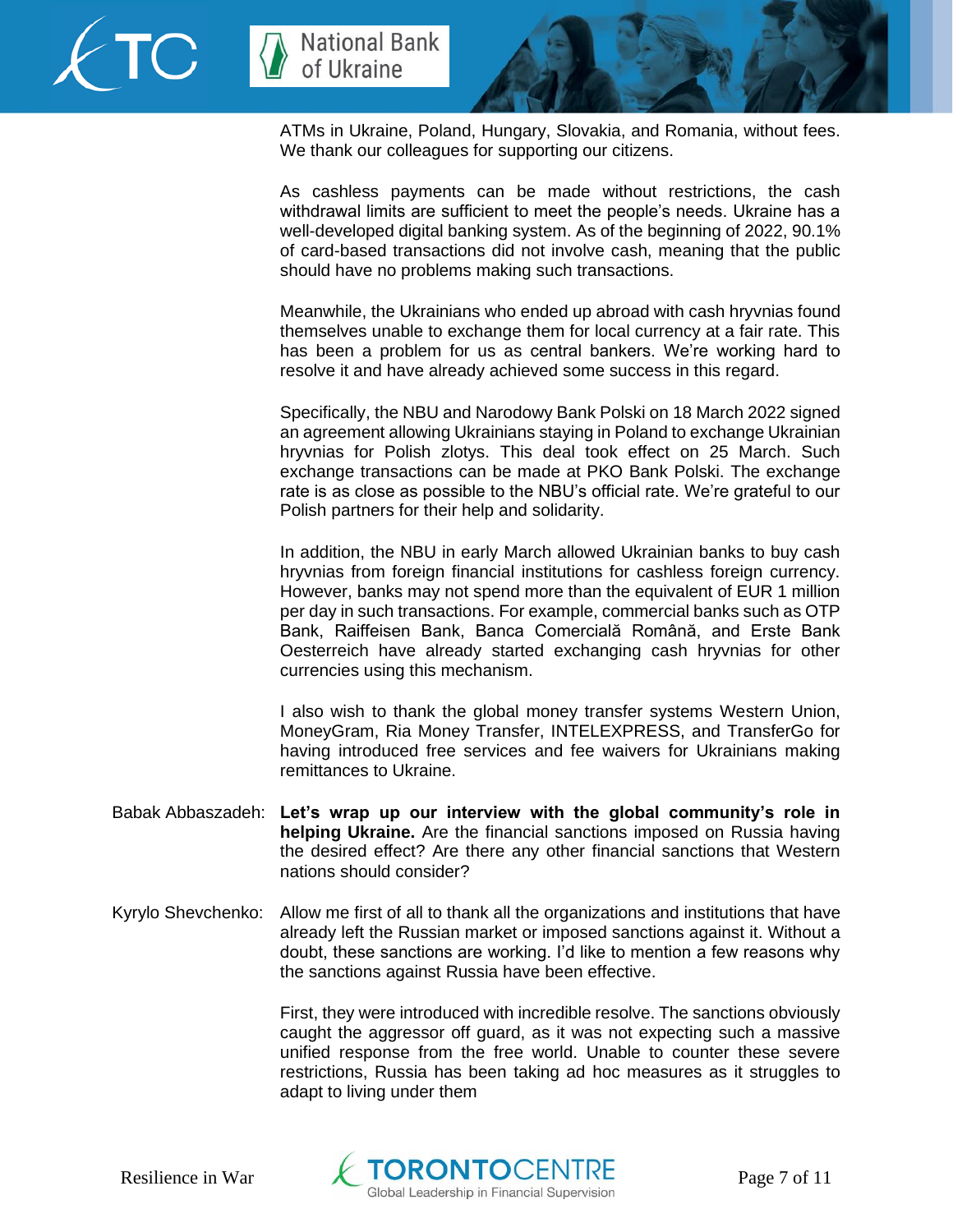



Second, multiple countries and international organizations have rallied behind the push to sanction Russia. Even the countries that initially maintained neutrality or were in favor of Russia have joined the sanctions effort to assist Ukraine.

Third, the sanctions have covered many sectors and weak points of the Russian economy, from the financial system to the aviation industry to the imports of critical components.

It's also hard to overstate the degree to which privately owned businesses from around the globe have opposed Russian aggression. Russia's inhumane actions have drawn outrage from at least 710 companies that represent 39 different industries and are based in 46 countries.

These businesses have abandoned the Russian market even as the Russian military continues to destroy Ukrainian infrastructure and commit horrendous acts of terror against the civilian population. And because these inconceivable war crimes are still being perpetrated, we must admit that the sanctions imposed on Russia up until now, though decisive and unprecedented, have not been sufficient to deter the aggressor.

Therefore, I ask to suspend any financial and trade transactions with the institutions of the aggressor country, because the taxes paid to the Russian budget allow Russia to continue to accumulate weapons and kill people in Ukraine. We also continue to turn to international partners to use leverages that have not yet been used.

We are now expecting that a number of our appeals will be considered

- by the leadership of international banking groups to suspend all activities of their subsidiaries and branches in Russia. We have already received a number of positive decisions. BNP Paribas and Crédit Agricole suspend operation in Russia. ING Bank will abandon any new business contacts with any Russian or Belarusian companies around the world. OTP Bank and Raiffeisen bank are considering a possible exit from the Russian market
- by SWIFT to disconnect all Russian and Belarusian banks, including central banks
- by China UnionPay and UnionPay International to suspend transactions with cards issued by Russian-based banks and by 72 heads of central banks around the world, including Fed, to help suspend servicing UnionPay cards issued by Russian banks all over the world
- by central banks of Armenia, Kazakhstan, Tajikistan, Vietnam, Turkey, and the Kyrgyz Republic to stop servicing the MIR payment cards. The Central Bank of Georgia has already made a decision to ban the use of cards of this system
- by the U.S. and the EU to freeze the assets of all Russian banks, including suspension of their access to financial resources in the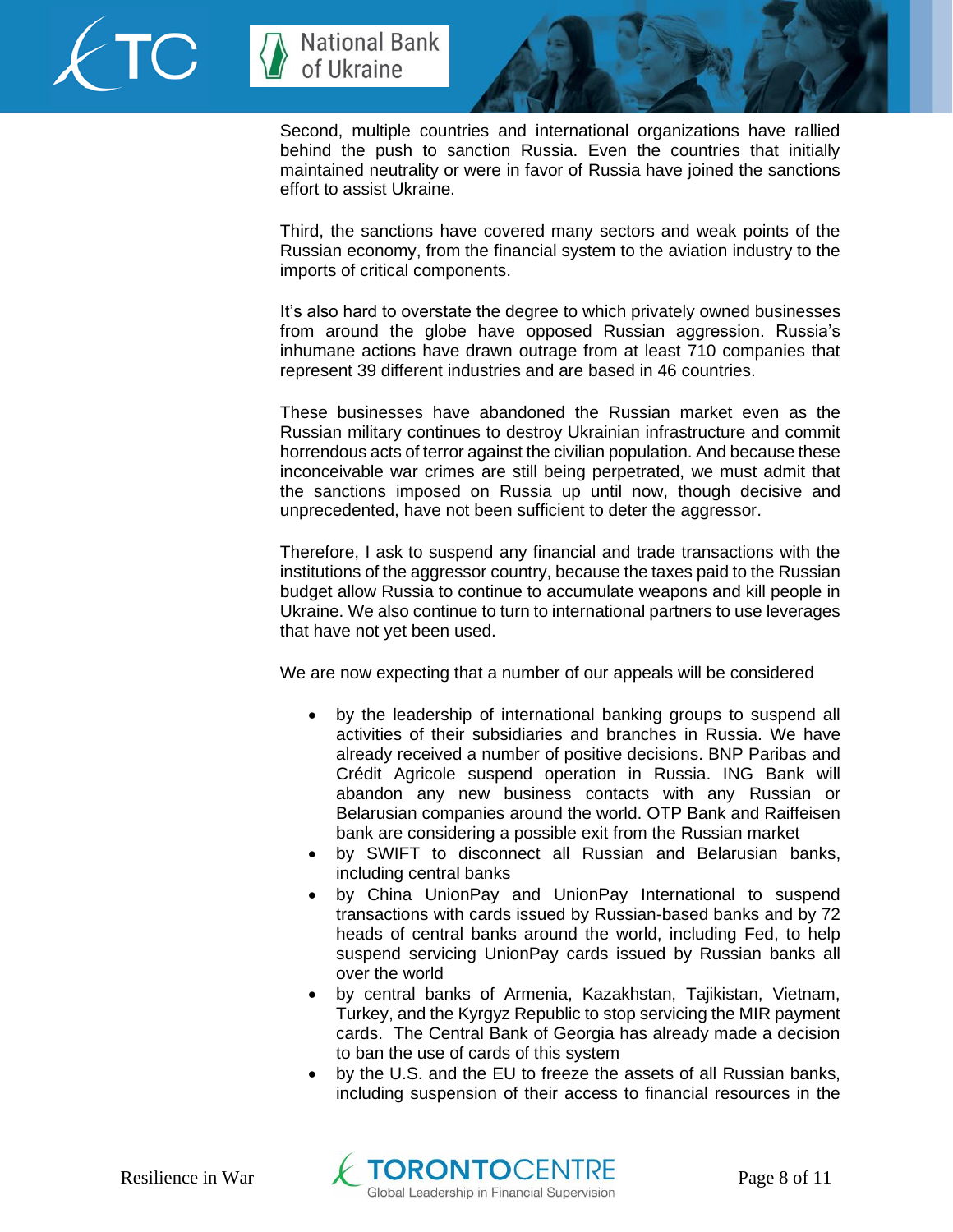



U.S. and EU markets, and to issue instructions to the U.S. and EU banks to sever correspondent relations with all banks based in Russia

- by central banks of the EU, Canada, Japan, the UK, the U.S., and Switzerland to sever relations with all banks in Russia and Belarus
- by Canada, Japan, Switzerland, the U.S., the UK and the EU to apply sanctions against Russian-based banks' branches still operating there
- by the Financial Crimes Enforcement Network to initiate preventive investigations into tax residents and businesses controlled by Russian residents around the world in order to prevent the spread of international terrorism
- by the FinCEN of the U.S. Treasury to initiate preventive investigations into tax residents and businesses controlled by Russian residents around the world in order to prevent the spread of international terrorism
- by Global Insurance Market Participants not to insure risks from Russia and Belarus.

Every day of delaying sanctions costs lives. These are the lives of Ukrainians who have chosen the European way and are now defending not only their own country but also the entire system of values that lies at the core of the western civilization

## Babak Abbaszadeh: **You have set up a special fund at the National Bank of Ukraine and are requesting international donations. Can you tell us more about it?**

Kyrylo Shevchenko: On the first days of the war, we opened an account for raising donations for our army. More than UAH 14.3 billion have been raised for the Armed Forces of Ukraine as of 1 April.

> Money has been coming in from people and businesses in Ukraine and from all over the international community (including the U.S., Canada, the UK, Germany, Poland, Sweden, Finland, China, France, Canada, Australia, and many other countries). Over UAH 4.6 billon of that has been received from abroad in foreign currencies.

> The NBU has already allocated almost all funds received to this account – nearly UAH 13.7 billion – to meet the needs of the military, in particular:

- UAH 950 million for the National Guard of Ukraine
- UAH 1,650 million for the National Police of Ukraine
- UAH 10,110 million for the Ministry of Defense of Ukraine, and
- UAH 980.2 million for the State Border Guard Service of Ukraine.

Now, the special account balance is about UAH 619 million.

The NBU has also opened a current account to the Ministry of Social Policy of Ukraine for humanitarian purposes to provide support to Ukrainians

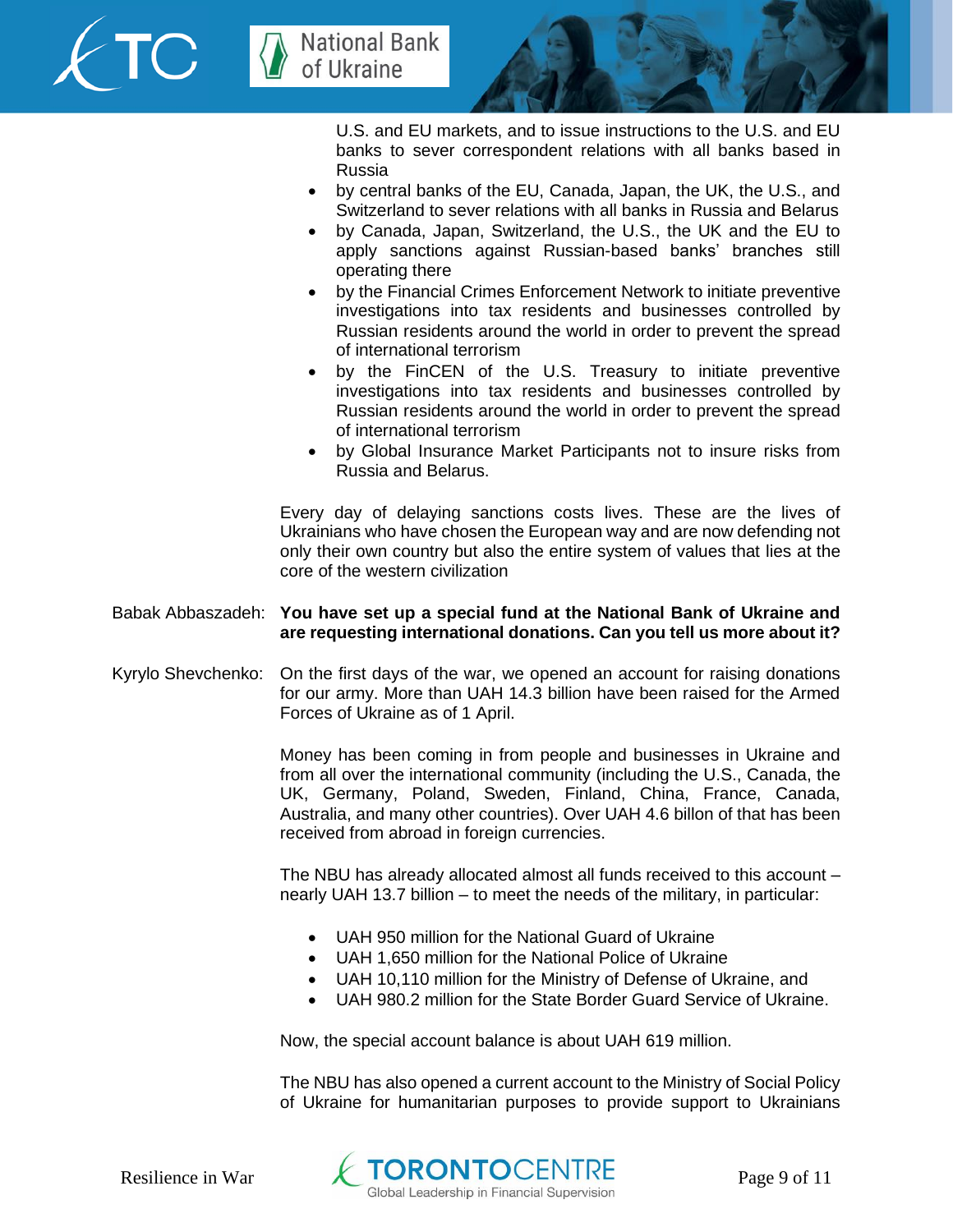



affected by the horrors of war. As of 1 April 2022, **the balance on the special account of the Ministry of Social Policy** the NBU opened for humanitarian purposes is **over UAH 345 million**. More than a half of the amount donated has come into this account from outside Ukraine in foreign currencies (U.S. dollars, euros, GB pounds). The Ministry of Social Policy of Ukraine, which is both the recipient and administrator of the funds credited to this account, has already transferred over UAH 27 million for humanitarian aid to the victims of Russia's armed aggression.

We are grateful to everyone who has been able to support the Ukrainian Army. Yet, the war continues. Therefore, I once again call on everybody who care to help the Armed Forces of Ukraine. Each hryvnia of your support matters. We have now simplified the mechanism for transferring funds to these accounts as much as possible.

- Babak Abbaszadeh: How else can the global community of supervisors and central bankers help Ukraine and the NBU?
- Kyrylo Shevchenko: In fact, since the first days of the war, we have received substantial support from our fellow central bankers. That was both the letters of support, which boost your team's morale, and the operational assistance, including financial aid.

On the very first day, the Board of Narodowy Bank Polski offered a foreign currency swap to the NBU, and on 21 March 2022 the UAH/USD Swap Agreement for USD 1 billion was signed. We are now expecting decisions of European central banks on opening swap lines and are negotiating it with Fed. These funds will help increase Ukraine's international reserves.

We also appeal to central banks of 33 countries to supply Ukraine with armored vehicles so that we can evacuate civilians from the areas being ruthlessly destroyed as Russian troops press forward with their onslaught. The central banks of Poland and Slovakia have already honored our request. I hope that more colleagues would support this initiative, since we all understand that human life is the most valuable thing.

Furthermore, as exchanging cash hryvnia for local currency abroad is a problem, we are not limiting ourselves to an agreement with Narodowy Bank Polski, to whom we are very grateful, and are negotiating with the central banks of the countries temporarily hosting Ukrainians.

One more valuable support the central banks can provide is to ask the banks not to block payments to Ukraine. One of the important channels of financial aid to Ukrainian residents in wartime is cross-border remittances to Ukrainians from their relatives and friends living abroad or to the special accounts opened to raise funds for immediate needs of the state in wartime. However, the NBU has recently been informed that some financial institutions are blocking money transfers to Ukraine. The reason for this may be that some of the banks abroad do not understand the situation in the banking system of Ukraine. Therefore, we ask the international banking